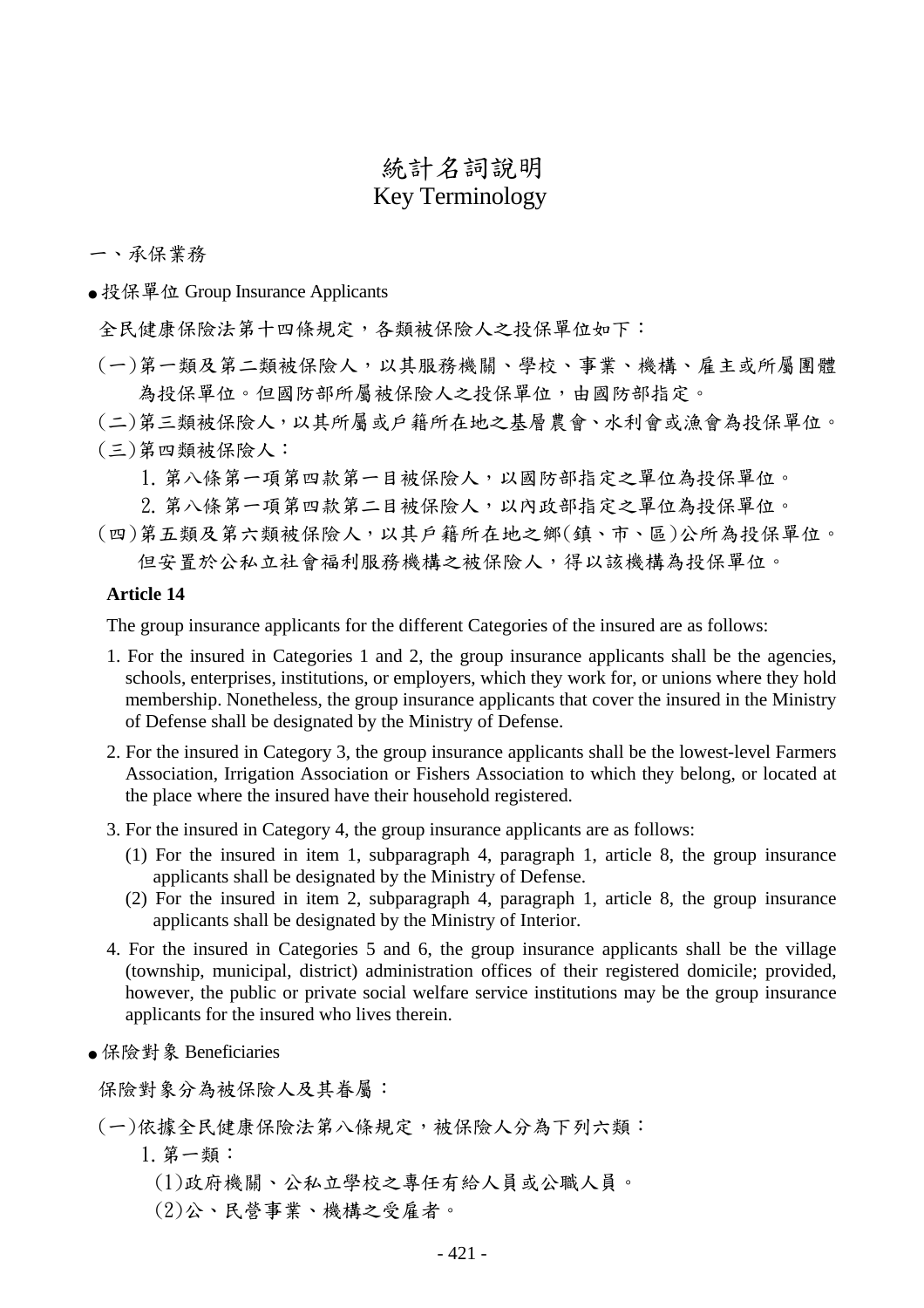- (3)前二目被保險人以外有一定雇主之受雇者。
- (4)雇主或自營業主。
- (5)專門職業及技術人員自行執業者。
- 2.第二類:
	- (1)無一定雇主或自營作業而參加職業工會者。
- (2)參加海員總工會或船長公會為會員之外僱船員。
- 3.第三類:
	- (1)農會及水利會會員,或年滿十五歲以上實際從事農業工作者。
	- (2)無一定雇主或自營作業而參加漁會為甲類會員,或年滿十五歲以上實際從事 漁業工作者。
- 4.第四類:
	- (1)應服役期及應召在營期間逾二個月之受徵集及召集在營服兵役義務者、國軍 軍事學校軍費學生、經國防部認定之無依軍眷及在領卹期間之軍人遺族。
- (2)服替代役期間之役齡男子。
- 5.第五類:合於社會救助法規定之低收入戶成員。
- 6.第六類:
	- (1) 榮民、榮民遺眷之家戶代表。
	- (2) 第一款至第五款及本款前目被保險人及其眷屬以外之家戶戶長或代表。

# **Article 8**

The insured shall be classified into the following six categories :

- 1. Category 1
	- (1) Civil servants or full-time and regularly paid personnel in governmental agencies and  $public / private schools;$
	- (2) Employees of publicly or privately owned enterprises or institutions;
	- (3) Employees other than the insured prescribed in the preceding two subparagraphs but are otherwise employed by particular employers;
	- (4) Employers or self-employed owners of business;
	- (5) Independently practicing professionals and technicians.
- 2. Category 2
	- (1) Members of an occupational union who have no particular employers, or who are self-employed;
	- (2) Seamen serving on foreign vessels, who are members of the National Seamen's Union or the Master Mariners' Association.
- 3. Category 3
	- (1) Members of the Farmers Association or the Irrigation Association, or workers aged over fifteen who are actually engaged in agricultural activities;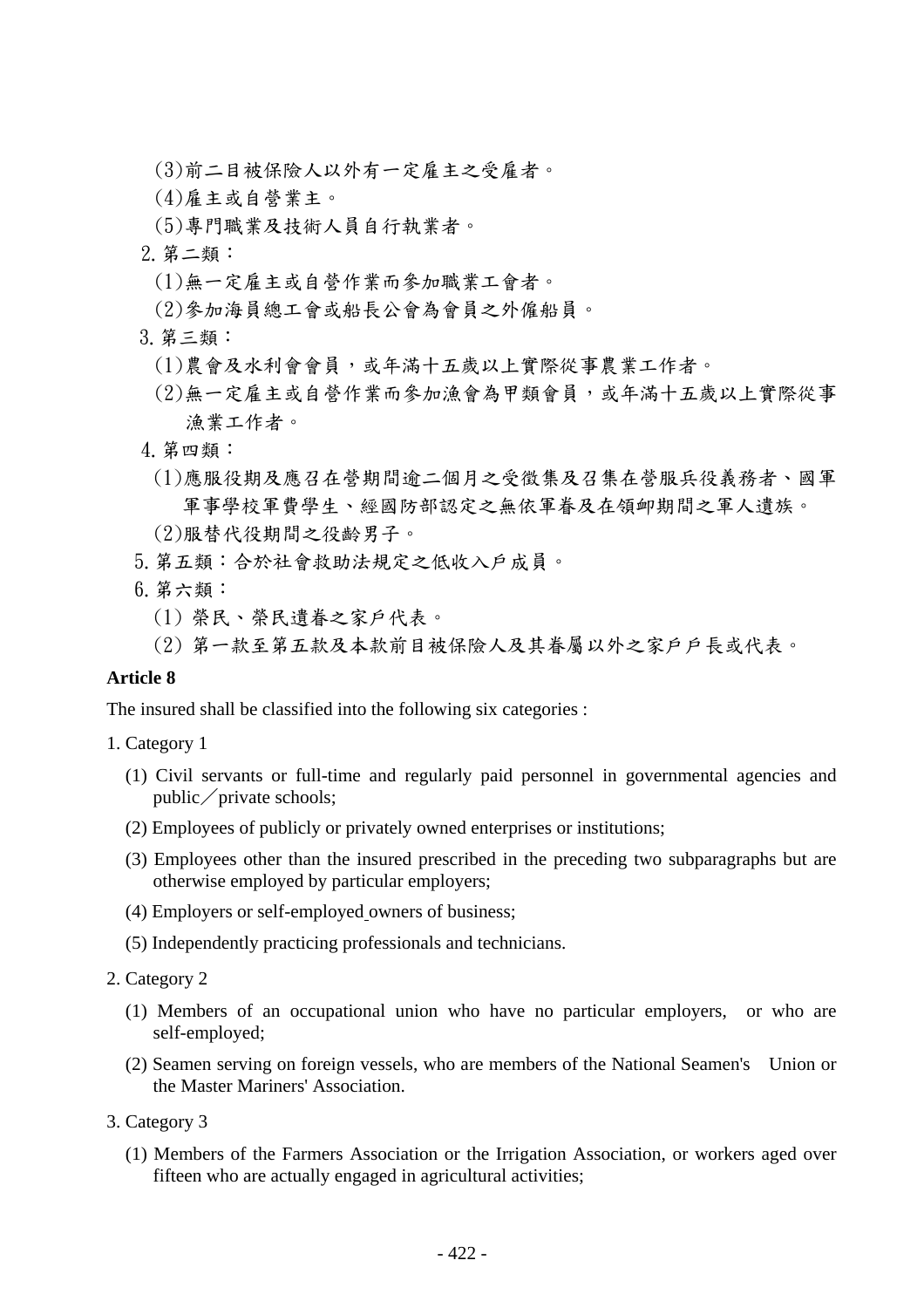- (2) Class A members of the Fishers Association who are either self-employed or have no particular employers, or workers aged over fifteen who are actually engaged in fishery activities.
- 4. Category 4
	- (1) Military servicemen whose compulsory service terms are over two months or who are summoned to serve in military for more than two months, military school students who receive grants from the government, military servicemen's dependents who lost their support recognized by the Ministry of Defense, and military decedent's families who are receiving pensions due to the death of their decedents;
	- (2) Men at the age for enlisting in the military, who are currently in military-substitute service.
- 5. Category 5

Members of a household of low-income families as defined by Social Support Law.

- 6. Category 6
	- (1) Veterans, household representatives of survivors of veterans;
	- (2) Representatives or heads of household other than the insured or their dependents prescribed in subparagraphs 1 to 5 and the preceding item of this subparagraph.
- (二)依據全民健康保險法第九條規定:第一類至第三類及第六類被保險人之眷屬:
	- 1.被保險人之配偶,且無職業者。
	- 2. 被保險人之直系血親尊親屬,且無職業者。
	- 3. 被保險人二親等內直系血親卑親屬未滿二十歲且無職業,或年滿二十歲無謀生 能力或仍在學就讀且無職業者。

### **Article 9**

The dependents of the insured in Categories 1 to 3, and 6 are prescribed as follows:

- 1. The insured's spouse who is not employed.
- 2. The insured's lineal blood ascendants who are not employed.
- 3. The insured's lineal blood descendants within second degree of relationship who are either under twenty years of age and not employed, or are over twenty years of age but incapable of making a living, including those who are in school without employment.
- 投保金額 Payroll-related premium Base
	- 1. 第一類至第三類被保險人之投保金額,由主管機關擬訂分級表,報請行政院核定 之。投保金額分級表之下限與中央勞工主管機關公布之基本工資相同;基本工資調 整時,該下限亦調整之。投保金額分級表最高一級投保金額與低一級投保金額應 維持五倍以上之差距,該表並應自基本工資調整之次月調整之。適用最高一級投保 金額之被保險人,其人數超過被保險人總人數之百分之三,並持續十二個月時,主 管機關應自次月調整投保金額分級表,加高其等級。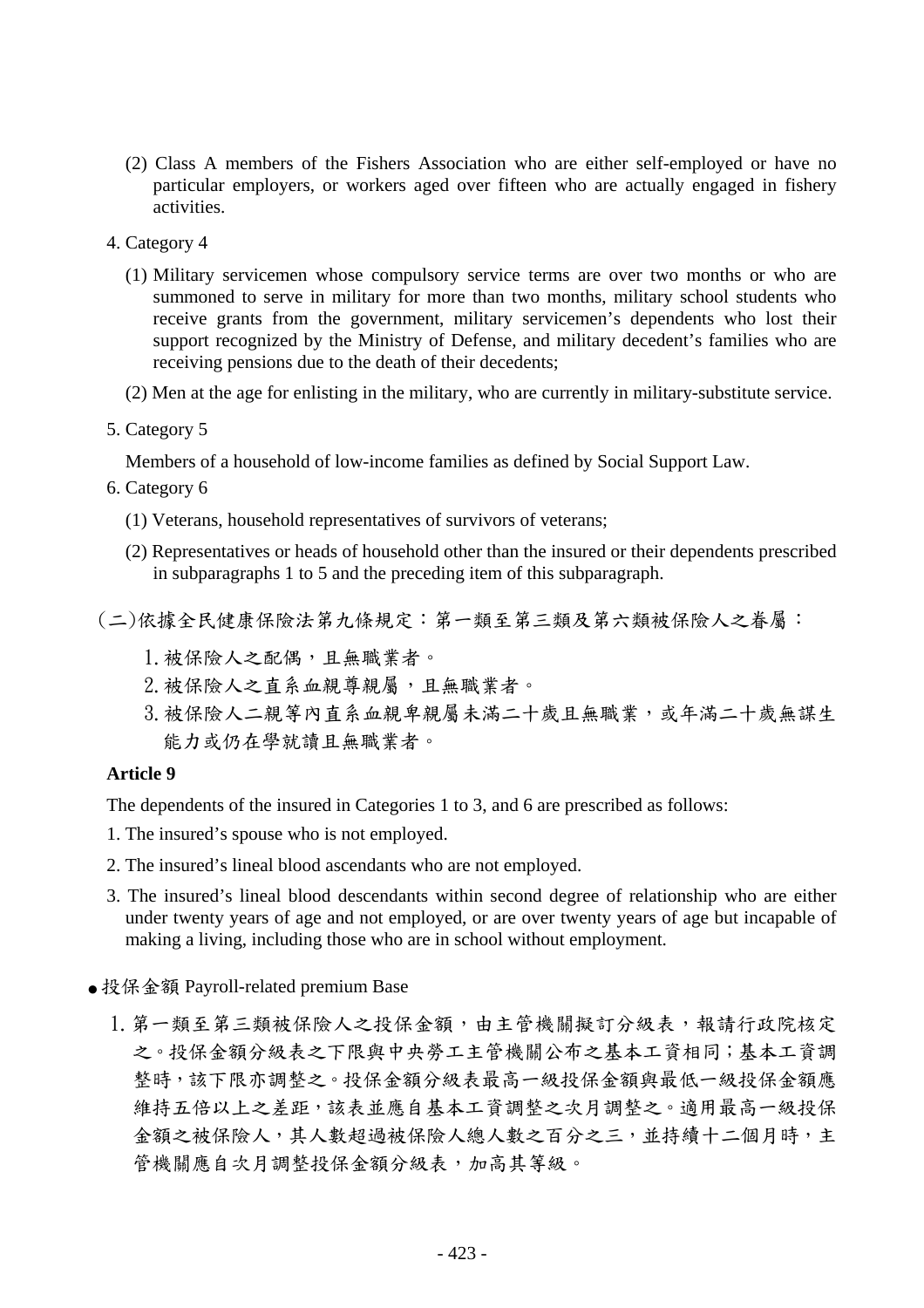# **Article 21**

The insured payroll-related amount for the insured in Categories 1 to 3 shall be subject to a grading table drafted by the Competent Authority and be reported to the Executive Yuan for approval.

The minimum in the said Grading Table of insured payroll-related amount shall be equal to the base salary promulgated by the central competent authority in charge of labor affairs. Upon adjustment of the base salary, such minimum shall be adjusted accordingly.

The insured payroll-related amount of the top level of the Grading Table of insured pay-roll related amount has to be kept fivefold higher than the amount in the bottom level, and the said Grading Table has to be revised in one month after the basic salary is adjusted. In case that the number of the insured applicable to the highest level of insured payroll-related amount exceeds three percent of the total number of the insured for twelve consecutive months, the Competent Authority shall readjust the Grading Table of insured payroll-related amount to advance another highest level starting from the following month.

2. 第一類及第二類被保險人之投保金額,依下列各款定之:

(1)受雇者:以其薪資所得為投保金額。

- (2)雇主及自營作業者:以其營利所得為投保金額。
- (3)專門職業及技術人員自行執業者:以其執行業務所得為投保金額。

第一類及第二類被保險人為無固定所得者,其投保金額,由該被保險人依投保金額 分級表所定數額自行申報,並由保險人查核;如申報不實,保險人得逕予調整。

# **Article 22**

The insured payroll-related amount for the insured in Categories 1 and 2 is determined on the following basis:

- 1. Employees: the payroll;
- 2. Employers and self-employed: the business income;
- 3. Independently practicing professionals and technicians: the income from professional practice.

If the insured prescribed in Categories 1 and 2, has no stable income, the insured shall select the proper insured payroll-related amount from the Grading Table of insured payroll-related amount and such insured payroll-related amount shall be examined by the Insurer, who may make adjustment at its own discretion if the insured payroll-related amount is found inappropriate.

3. 第三類被保險人之投保金額, 以第八條第一項第一款第二目、第三目及第二款所定 被保險人之平均投保金額計算之。但保險人得視該類被保險人及其眷屬之經濟能 力,調整投保金額等級。

# **Article 23**

The insured payroll-related amount applicable to the insured in Category 3 shall be the average amount for those specified under items 2, 3 of subparagraph 1, and subparagraph 2 of paragraph 1, Article 8; provided, that the Insurer may adjust the level of insured payroll-related amount according to the financial viability of the insured and their dependents.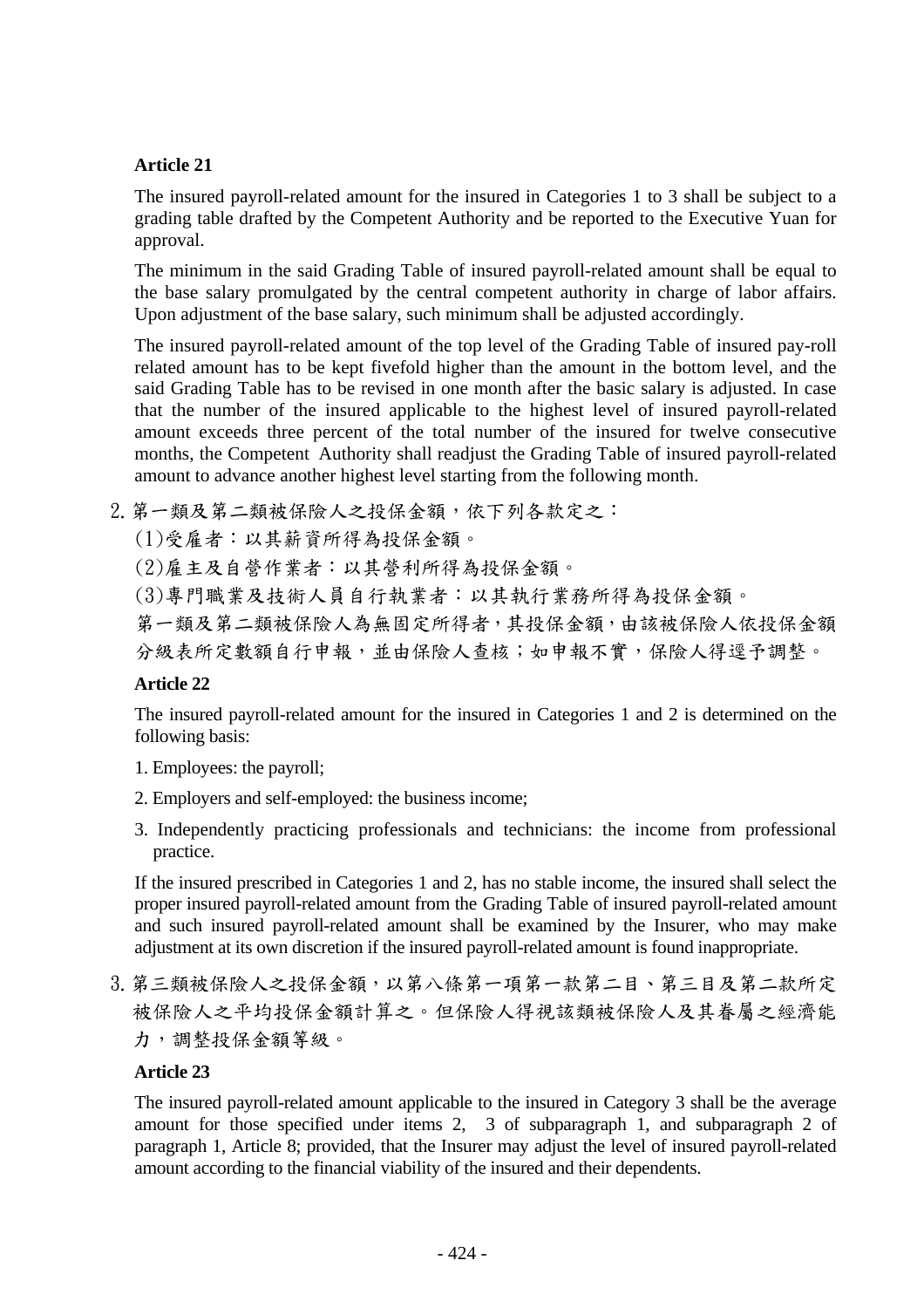4.第四類及第五類被保險人之保險費,以精算結果之全體保險對象每人平均保險費計 算之。

# **Article 25**

The premium of the insured in Categories 4 and 5 shall be calculated according to the averaged actuarial premium based on the total number of the beneficiaries.

5. 第六類保險對象之保險費, 以精算結果之全體保險對象每人平均保險費計算之。眷 屬之保險費,由被保險人繳納;超過三口者,以三口計。

### **Article 26**

The premium of the beneficiaries in Category 6 shall be the average premium of all beneficiaries according to the actuarial results.

The premium of the dependents shall be paid by the insured. When the number of the dependents exceeds 3, the payment shall be calculated on the basis of only three dependents.

● 平均投保金額 Average Payroll-related Premium Base

被保險人投保金額平均數。

 $\ddot{\phantom{0}}$ (各類投保金額×該類被保險人數)之合計

被保險人數

●分局縣市別 Branch & Locale:

係按被保險人投保單位所在地之分局縣市別統計。

- 二、財務狀況
- 應收保險費 Premium Receivable

為當月(年)計費產生之保險費金額。

● 實收保險費 Premium Collected

為當月(年)實際收到開單之保險費。

● 收繳率 Collection Rate

實收保險費 <u>震长你该会</u> ×100 %

● 資本 Capital

由中央政府撥付中央健康保險局辦理全民健康保險所需之設備費用及週轉金。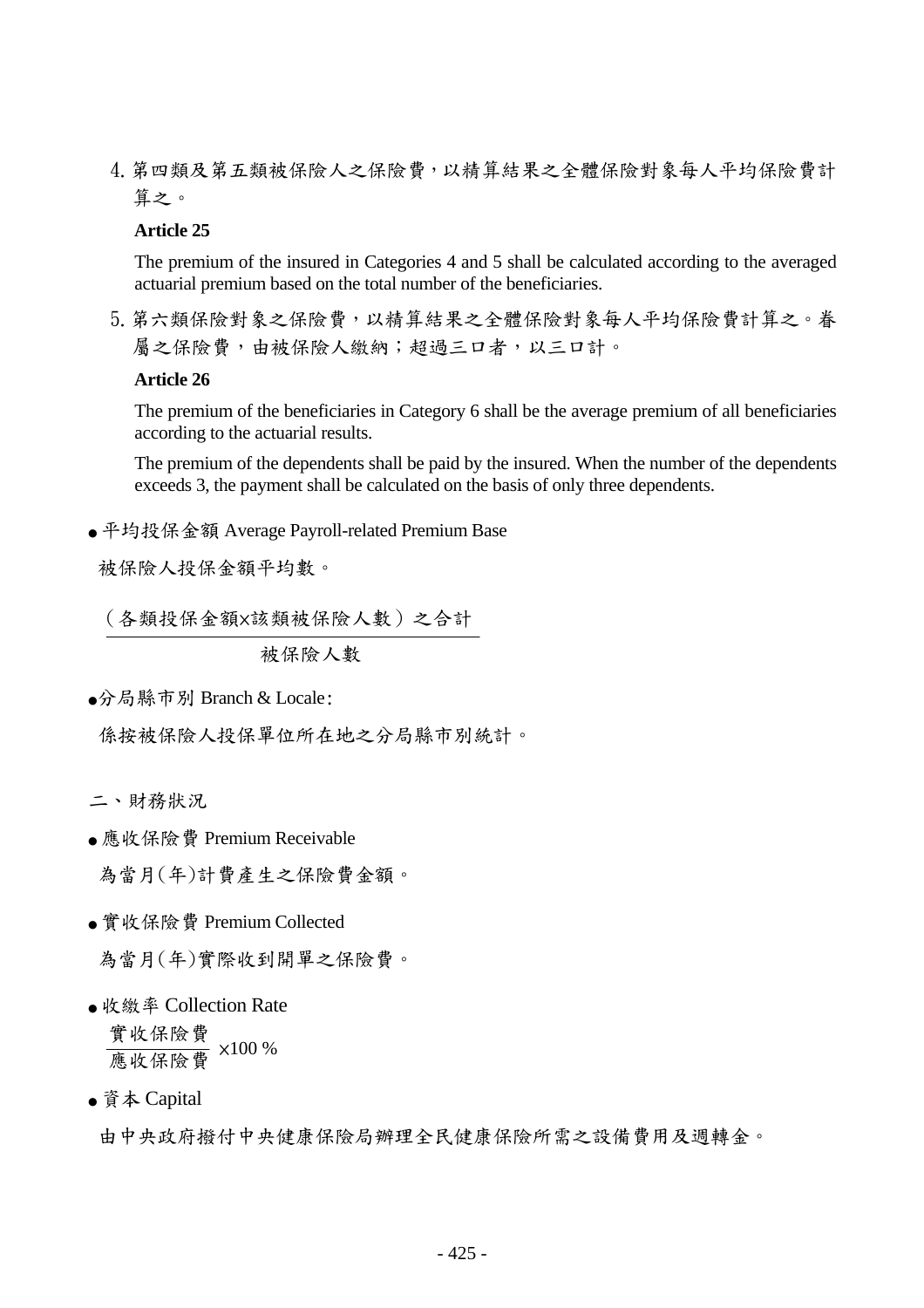● 代辦醫療費用收入 Income from Medical Service Provision

政府機關委託中央健康保險局代辦醫療給付之補助款。其代辦項目為榮民及榮民遺眷 家戶代表醫療費用之自行負擔、結核病患者醫療費用 之自行負擔、慢性開放性結核病患住院醫療之病房費及診察費、山地鄉結核病患者住 院醫療之病房費及診察費、康復之家住宿費、低收入戶住院膳食費、法定傳染病之醫 療費用、職業傷病之醫療費用、職業傷病之住院膳食費、職業傷病之預防健檢等。

● 滯納金 Delinquency Charges

投保單位或被保險人銷保險費者,每逾一日,將另加徵其應納費額百分之零點 一滯納金,但加徵之滯納金額以至應納費額之百分之十五為限,但一定金額以下之小 額滯納金得予免徵,其數額由主管機關定之。

● 滞納金收回筆數百分比 Percentage Collected by Number

 收回筆數 滯納筆數 × 100 %

● 滯納金收回金額百分比 Percentage Collected

 收回金額 滯納金額 × 100 %

● 安全準備 Reserve Fund

為平衡保險財務,應提列安全準備,其來源如下:

1. 由每年度保險費收入總額百分之五範圍內提撥;其提撥率,由主管機關定之。

- 2.年度收支之結餘。
- 3.保險費滯納金。
- 4.安全準備所運用之收益。

年度收支發生短絀時,應由安全準備先行填補。

#### **Article 63**

In order to balance the insurance finances, this Insurance shall set aside a reserve fund from the following sources:

- 1. Proportion stipulated by the Competent Authority within 5 percent of the total premium revenues of each fiscal year;
- 2. Surplus from each fiscal year;
- 3. Premium overdue charges;
- 4. Profits generated from the management of the reserve fund.

Deficiency in the balance of insurance revenue and expenditure of each fiscal year shall be recovered by the reserve fund first.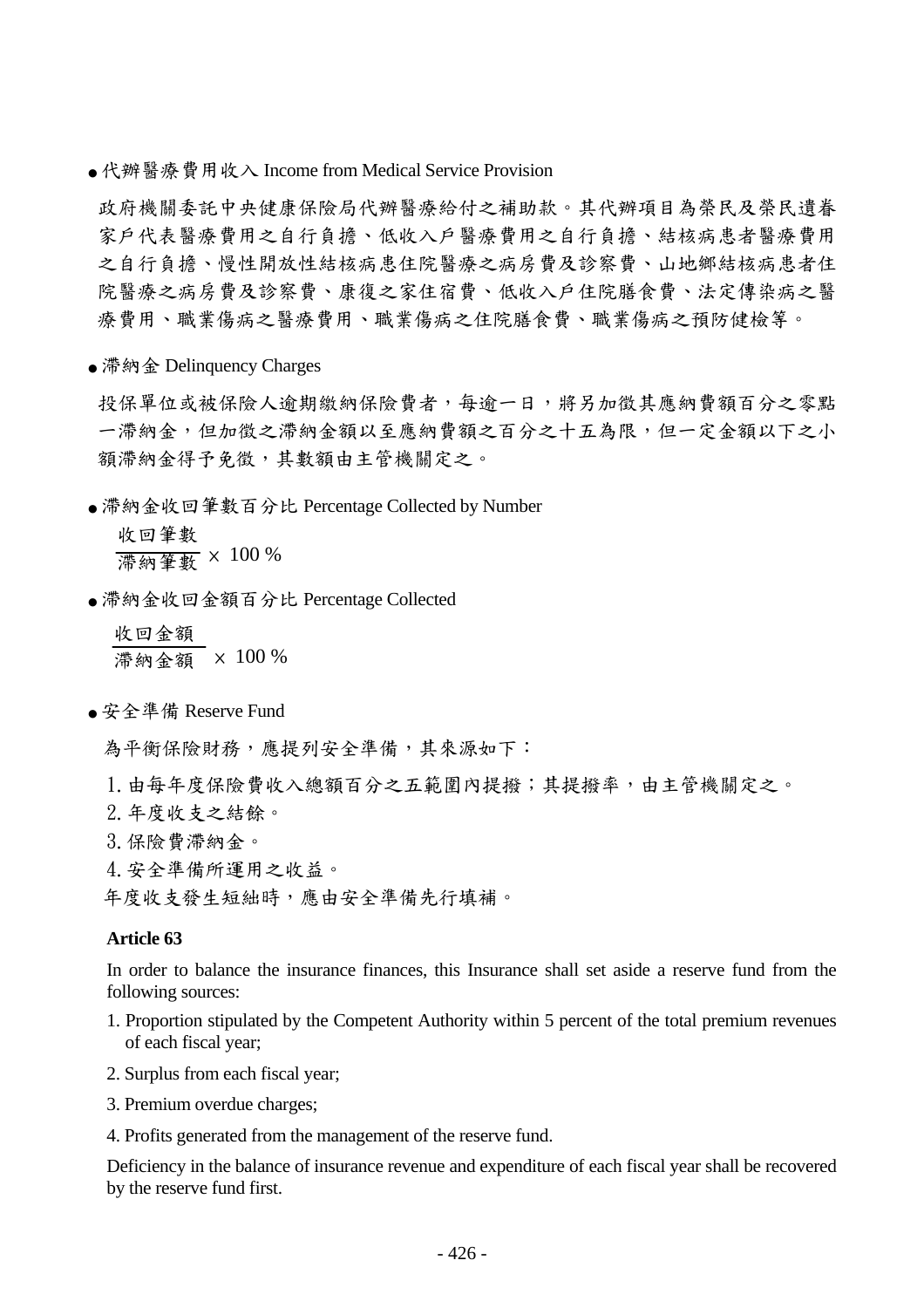● 菸酒健康福利捐分配收入 Added Social Health Insurance Contributions for Alcohol and Tobacco

依全民健康保險法第六十四條規定,政府得開徵菸酒健康福利捐,將其收入之一定比 例提列為本保險安全準備。

### **Article 64**

The government may impose the social health and welfare surcharge on tobacco and alcoholic products and deposit a proportion of the surcharge collected therefrom in the reserve fund.

Notwithstanding the relevant provisions of the Act Governing the Allocation of Government Revenues and Expenditures, the implementation regulations for setting aside a proportion of the social health and welfare surcharge as the reserve fund shall be jointly promulgated by the Competent Authority and the central competent authority in charge of finance.

● 公益彩券分配收入 Social Welfare Lottery Income

依全民健康保險法第六十五條規定,政府應提撥社會福利彩券收益之一定比例,提列 為本保險安全準備。

### **Article 65**

The government shall set aside a certain proportion of returns from social welfare lottery as the reserve fund.

The implementation regulation for the preceding paragraph shall be jointly established by the Competent Authority and the central competent authority in charge of finance and shall not be subject to the limitations of the relevant provisions of the Government Fiscal Revenues and Expenditures Allocation Law.

● 醫療費用 Medical Expenditure

凡依全民健康保險法承保之各類保險所發生之保險醫療給付及成本屬之。

● 保險成本 Insurance Cost

凡本局保險業務所發生之保險給付(醫療費用)、利息費用、各項提存(提存呆帳等)、 買賣票券損失、其他有關之各項費用等屬之。

● 支付醫療費用 Advances on Medical Expenses

指保險費收入不足支應醫療費用時,先行以安全準備墊付之款項。

● 彌補虧損 Coverage of Losses

指當年度收支發生短絀時,由安全準備先行填補之數。

● 特約醫院建物整修及擴建之貸款 Loans to Contracted Hospitals for Construction and Expansion 為全民健康保險資金運用方式之一。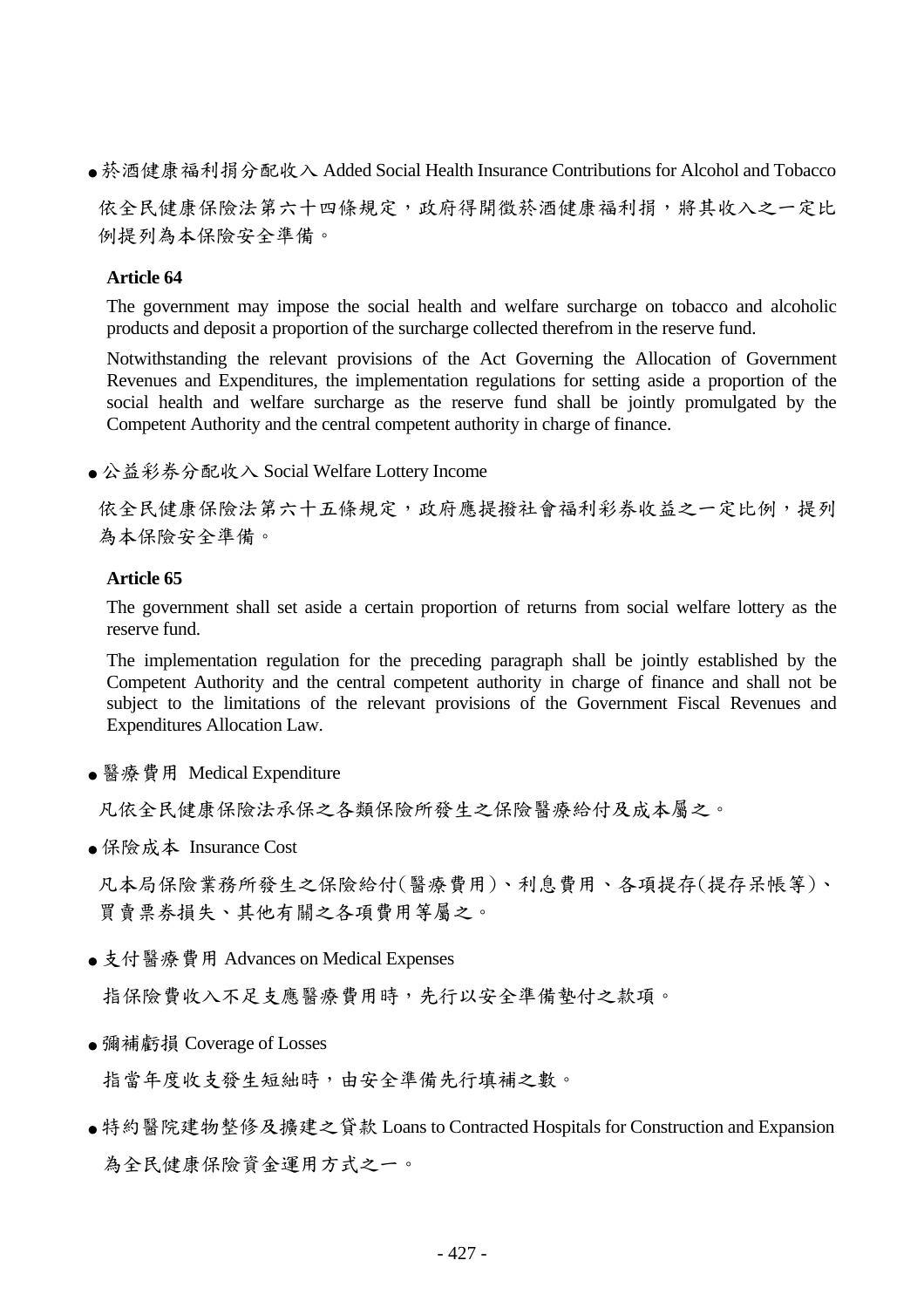三、醫事服務機構特約及管理

● 醫療院所特約類別 Hospital by Contracted Category.

醫學中心 Academic Medical Centers

包含評鑑別中之醫學中心、準醫學中心、新制醫院評鑑特優且新制教學醫院評鑑優等 (評鑑年度申請「醫學中心給付」排序於給付家數上限以內之醫院)。

#### 區域醫院 Metropolitan Hospitals

包含評鑑別中之區域醫院、準區域醫院、特殊功能教學醫院、精神專科教學醫院、新 制醫院評鑑特優或新制醫院評鑑優等或新制醫院評鑑合格(評鑑年度申請「區域醫院給 付」排序於給付家數上限以內之醫院)、新制精神科醫院評鑑優等且精神科教學醫院評 鑑合格、新制精神科醫院評鑑合格且精神科教學醫院評鑑合格。

### 地區醫院 Local Community Hospitals

包含評鑑別中之地區教學醫院、地區醫院、精神專科醫院、地區醫院(合格一年、暫 准合格)、精神專科醫院(合格一年、暫准合格)、部分非評鑑不合格西醫醫院專案 認定比照地區醫院、新制醫院評鑑特優或新制醫院評鑑優等或新制醫院評鑑合格(評鑑 年度未申請「醫學中心給付」或「區域醫院給付」之醫院)、新制精神科醫院評鑑優等、 新制精神科醫院評鑑合格。

基層院所 Physician Clinics and Dental Clinics

包含評鑑別中之西醫醫院(非評鑑、不合格)、中醫醫院(非評鑑、不合格)、基層 診所/其他。

藥局 Pharmacies

指合格藥師或藥劑生親自主持開設,依法執行藥品調劑、供應業務之處所。

● 保險病床 Insured Beds

指特約醫院提供保險對象住院診療未收取病床費差額之病床。

● 保險病床比率 The Proportion of Insured Beds

依全民健康保險醫事服務機構特約及管理辦法第三十七條之規定計算。

特約醫療院所保險總病床數 特約醫療院所總病床數 × 100 %

● 急性保險病床比率 The Proportion of Insured Acute Beds

特約醫療院所急性保險病床數一急診處暫留床一洗腎治療床一嬰兒床 特約醫療院所急性總病床數-急診處暫留床-洗腎治療床-嬰兒床 × 100 %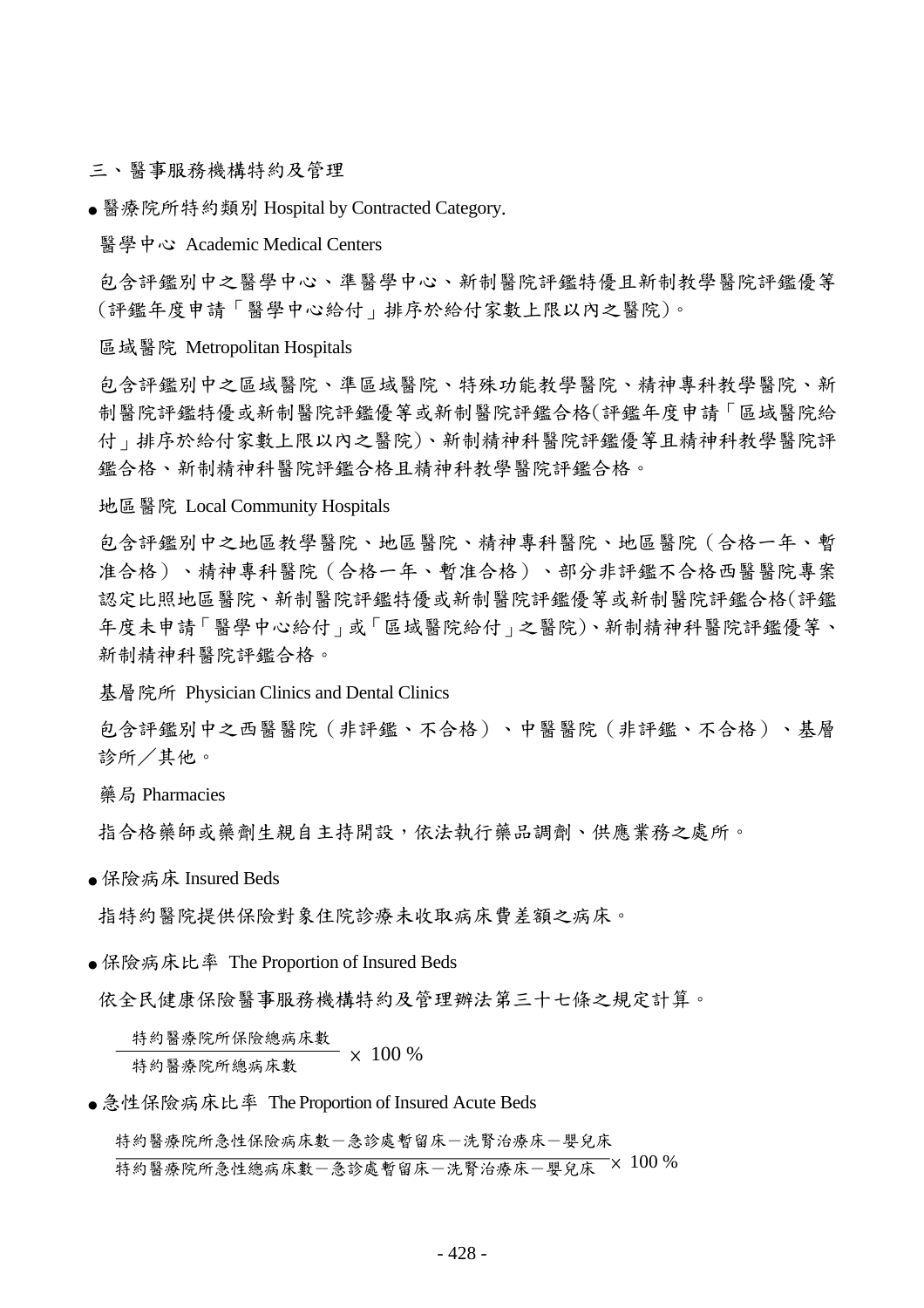● 慢性保險病床比率 The Proportion of Insured Chronic Beds

特約醫療院所慢性保險病床數

**布约醫療院所慢性總病床數 × 100 %** 

● 扣減費用 Penalities

依全民健康保險醫事服務機構特約及管理辦法第六十五條規定,保險醫事服務機構有 下列情事之一者,保險人應扣減其醫療費用之十倍金額:

- (1)未依處方箋或病歷記載提供醫療服務。
- (2)未經醫師診斷逕行提供醫療服務。
- (3)處方箋之處方或醫療費用申報內容與病歷記載不符。
- (4)未記載病歷,申報醫療費用。
- (5)除第六十七條第一項第四款至第十一款所定情事外,有容留人員違反醫事人員法 令,擅自執行應由特定醫事人員執行之醫療業務,且該人員經衛生主管機關處分或 經判刑確定。

前項應扣減之之醫療費用,保險人得於保險醫事服務機構應領之醫療費用中逕行抵扣。

● 違約記點 Corrections

依全民健康保險醫事服務機構特約及管理辦法第六十四條規定,保險醫事服務機構, 有下列情事之一者,保險人應予違約記點:

- (1)未依醫療法或本保險相關法規辦理轉診業務。
- (2)違反第十條至第十四條、第二十九條、第三十一條、第三十六條第二項、第三十七 條或第三十九條規定。
- (3)未依本保險醫療辦法規定,核對保險對象就醫文件。
- (4)保險對象因分娩、緊急傷病就醫未及攜帶保險憑證,經自費就醫後,於七日內補送 保險憑證時,未依本保險醫療辦法規定,將所收之保險醫療費用退還,且於保險憑 證上補行登錄。
- (5)未依本保險醫療辦法規定,辦理保險對象之住院及住院期間之請假、離院。
- (6)未依本法之規定向保險對象收取其應自行負擔之費用。
- (7)其他經保險人通知應限期改善而未改善者。
- 停止特約 Suspension of Contract

依全民健康保險醫事服務機構特約及管理辦法第六十六條規定,保險醫事服務機構於 特約期間有下列情事之一者,保險人應予停止特約一至三個月,或就其違反規定部分 之診療科別或服務項目停止特約一至三個月:

- (1) 違反本法第五十八條、第六十二條規定,經保險人分別處罰三次後再有違反。
- (2) 依第六十四條規定受違約記點三次後,再有同條規定情事之一。
- (3) 經扣減醫療費用三次後,再有前條規定情事之一。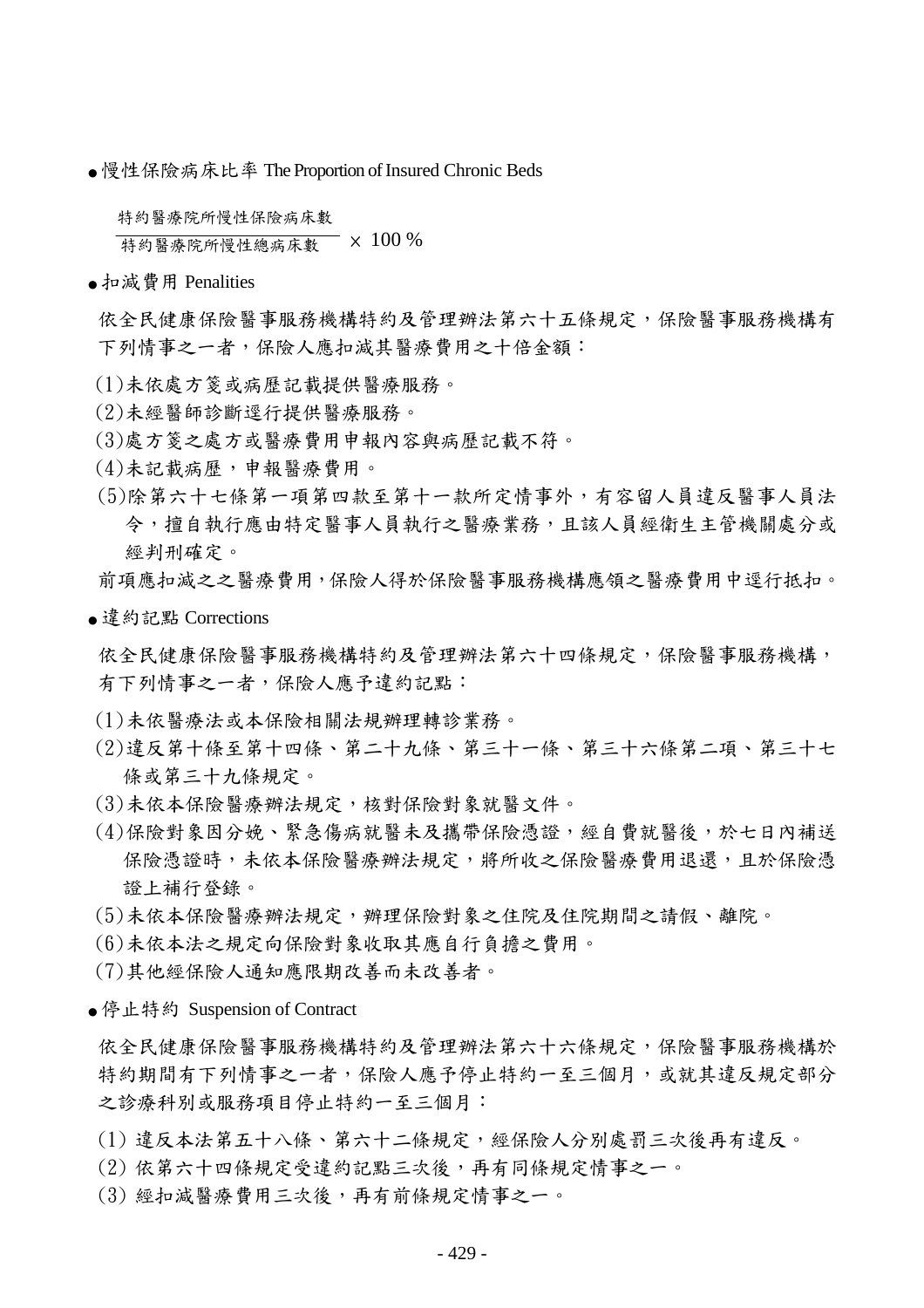- (4) 不當招攬病人,經衛生主管機關處分。
- (5) 收治非保險對象,而以保險對象之名義,申報醫療費用。
- (6) 登錄保險對象保險憑證,換給非對症之藥品、營養品或其他物品。
- (7) 拒絕對保險象提供適當醫療服務,且情節重大。
- (8) 未診治保險對象,卻自創就醫紀錄,虛報醫療費用。
- (9) 其他以不正當行為或以虛偽之証明、報告或陳述,申報醫療費用。
- 終止特約 Termination of Contract

依全民健康保險醫事服務機構特約及管理辦法第六十七條規定,保險醫事服務機構有 下列情事之一者,應予終止特約,或就特約醫院違反規定部分之診療科別或服務項目 停止特約一年:

- (1) 保險醫事服務機構或其負責醫事人員依前條規定受停止特約,經執行完畢後二年 內再有前條規定情事之一。
- (2) 以不正當行為或以虛偽之證明、報告或陳述,申報醫療費用,其情節重大。
- (3) 因違反醫療管理相關法規,經衛生主管機關廢止開業執照處分。
- (4) 特約醫院及診所容留未具醫師資格之人員為保險對象診療或處方。
- (5) 特約藥局容留未具藥事人員資格之人員為保險對象調劑。
- (6) 特約醫事檢驗所容留未具醫事檢驗人員資格之人員為保險對象檢驗。
- (7) 特約醫事放射所容留未具醫事放射人員資格之人員為保險對象施行放射業務。
- (8) 特約居家護理機構容留未具護理人員資格之人員擅自執行護理業務。
- (9) 特約助產機構容留未具助產人員資格之人員為保險對象提供助產服務。
- (10) 特約物理治療所容留未具物理治療人員資格之人員為保險對象提供物理治療服 務。
- (11) 特約職能治療所容留未具職能治療人員資格之人員為保險對象提供職能治療服 務。
- (12) 依前條規定受停止特約期間,仍繼續於保險對象保險憑證上登錄,並以不實之就 診日期申報醫療費用,或交由其他保險醫事服務機構申報。
- (13) 依第一款至第十二款規定,受終止特約或停止特約一年,期滿再申請特約後,經 查於終止特約或停止特約一年期間,仍繼續於保險對象保險憑證上登錄,並以不 實之就診日期申報醫療費用,或交由其他保險醫事服務機構申報。

保險醫事服務機構因歇業註銷其開業執照者,應予終止特約。

依第一項規定受終止特約者,自終止之日起一年內,不得申請特約。

● 重大傷病 Major Illness/Injury

指行政院衛生署公告之「全民健康保險重大傷病範圍」所列各項傷病。

- 四、醫療給付
- 門診件數 Outpatient Cases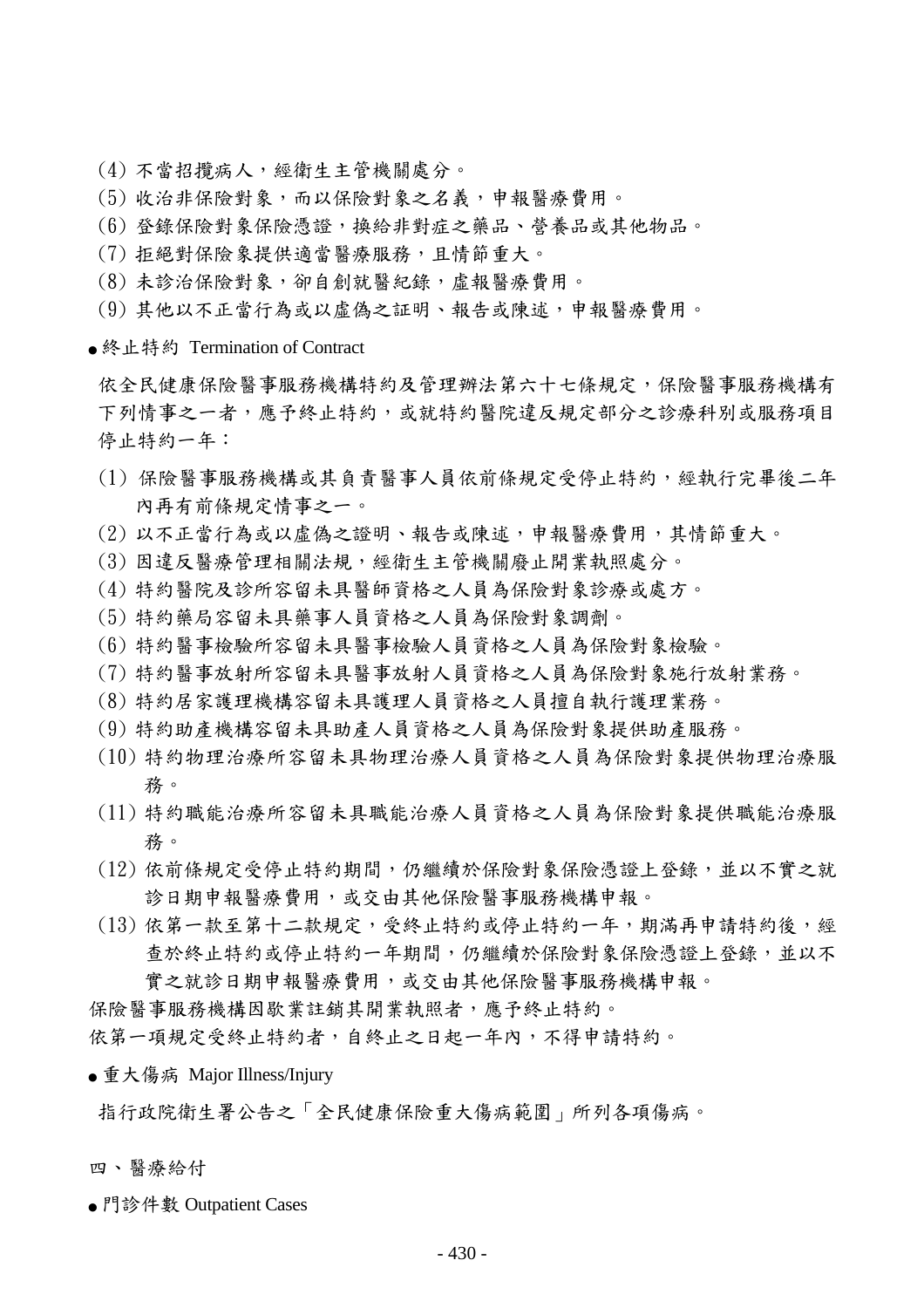全年內前往特約醫事機構經掛號後,實際赴門診就醫之件數,並含急診件數。

● 住院件數 Inpatient Cases

全年住院費用之件數,住院期間醫療院所分數次申報費用,每一次算一件。

 $\bullet$  申報金額 $($ 點數) Claims

費用發生年月之申報(點)數。

- 核付金額(點數)Approved Benefit Payments 費用發生年月初核之核付數(點數)。
- 自行負擔金額 Copayment

全年內保險對象至特約醫事機構就診自行負擔之醫療費用。

● 住院日數 Inpatient Days

依申報規定以保險對象入院之日起計,包括佔急性病床日數和慢性病床日數,出院當 日不計。

- 平均每件申請費用(點數) Average Cost Per Case. 健保申請費用(點數)/申報件數。
- 平均每日住院申請費用(點數) Average Cost Per Day 住院申請費用(點數)/總住院日數。
- 平均每件住院日數 Average Length of Stay. 總住院日數/住院申報件數。
- 自墊醫療費用 Cash Reimbursement of Medical Expense for Out-of-Plan Services 緊急傷病

保險對象有下列情形之一者,得申請核退醫療費用:

- 1.全民健康保險施行區域內,因緊急傷病不克前往本保險醫事服務機構就醫,必須 於附近非保險醫事服務機構急救者。
- 2.全民健康保險施行區域內,因情況緊急不克前往本保險醫事服務機構分娩,必須 於非保險醫事服務機構分娩,或延請合格醫師或助產士接生者。
- 3.全民健康保險施行區域外(包括國外及大陸地區)發生不可預期之傷病或緊急分 娩,必須於當地醫療機構就醫或分娩者。

特殊情況

保險對象因特殊情況符合下列情形之一,於保險醫事服務機構自墊醫療費用就醫者, 得申請核退醫療費用: